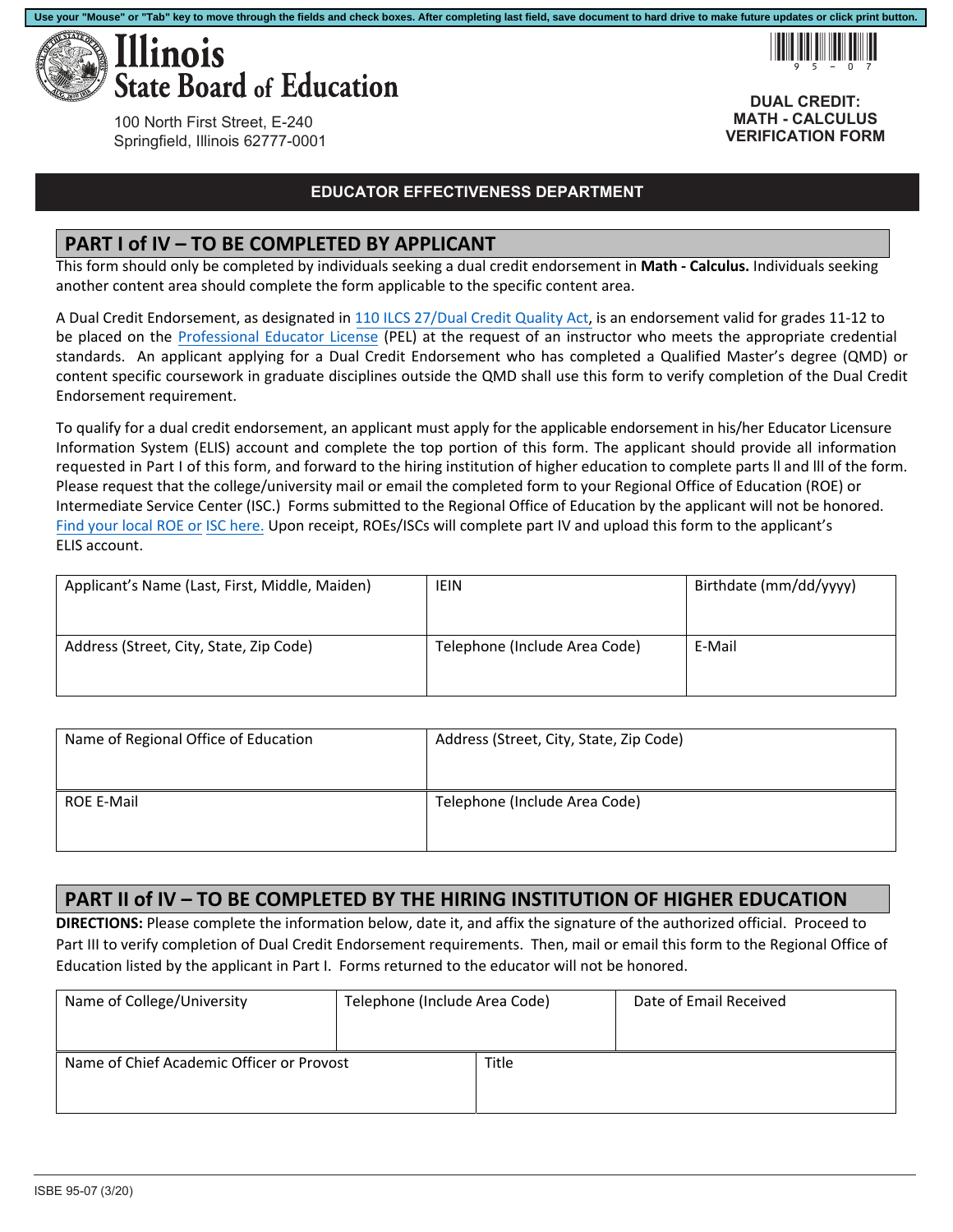## **PART III of IV – TO BE COMPLETED BY THE HIRING INSTITUTION OF HIGHER EDUCATION**

In order to receive the Dual Credit Endorsement, an instructor of dual credit courses shall meet the faculty credential standards allowed by the Higher Learning Commission, the Illinois Board of Higher Education (IBHE) 23 Illinois Administrative Code 1009.30(a)(2)(A) or by Illinois Community College Board (ICCB) Administrative Rule 23 Ill. Adm. Code Section 1501.303 to determine minimally qualified faculty. Colleges and universities must complete a thorough analysis of faculty transcripts in order to validate the minimum qualifications to teach prior to signing off on the endorsement area.

| <b>Dual Credit Endorsement</b>                                                                                                                                                                                                                                                                                                                                                       | <b>Qualified Master's degree</b> | <b>Content-Specific</b><br><b>Graduate Coursework*</b> | <b>Semester</b><br><b>Hours</b> |
|--------------------------------------------------------------------------------------------------------------------------------------------------------------------------------------------------------------------------------------------------------------------------------------------------------------------------------------------------------------------------------------|----------------------------------|--------------------------------------------------------|---------------------------------|
| Math - Calculus                                                                                                                                                                                                                                                                                                                                                                      | $\Box$ QMD: Mathematics          |                                                        |                                 |
| A. When reviewing official transcripts for applicable                                                                                                                                                                                                                                                                                                                                |                                  | Use the following format:                              |                                 |
| coursework, use the box to the right to indicate the<br>following information for each course honored<br>toward the endorsement.<br>(1) the course prefix,<br>(2) the course number,<br>(3) semester hours earned, and<br>(4) name of the institution that awarded credit<br>B. Coursework must total 18 semester hours.<br>Convert quarter hours to semester hours as<br>necessary. |                                  | COM 506 (3 s.h.)- ISU                                  |                                 |
| C. Coursework musts be completed with a grade of<br>"C" or higher.                                                                                                                                                                                                                                                                                                                   |                                  |                                                        |                                 |

\*Content‐specific graduate coursework outside the **Qualifying Masters Discipline** will be evaluated and no more than 9 hours will count towards the 18 credit hours required. Additionally, the graduate coursework must relate directly to the content being taught for the endorsement.

**\_\_\_\_\_\_\_\_\_\_\_\_\_\_\_\_\_\_\_\_\_\_\_\_\_\_\_\_\_\_\_\_\_\_\_\_\_\_\_\_\_\_ \_\_\_\_\_\_\_\_\_\_\_\_\_\_\_\_\_\_\_\_\_\_\_\_\_\_\_\_\_\_\_\_\_\_\_\_\_\_\_\_** 

 $\Box$  YES  $\Box$  NO *I certify that the information provided above is true and correct.* 

 **Signature of CAO or Provost**  *<b>Date <b>Date Date <b>Date Date Date*